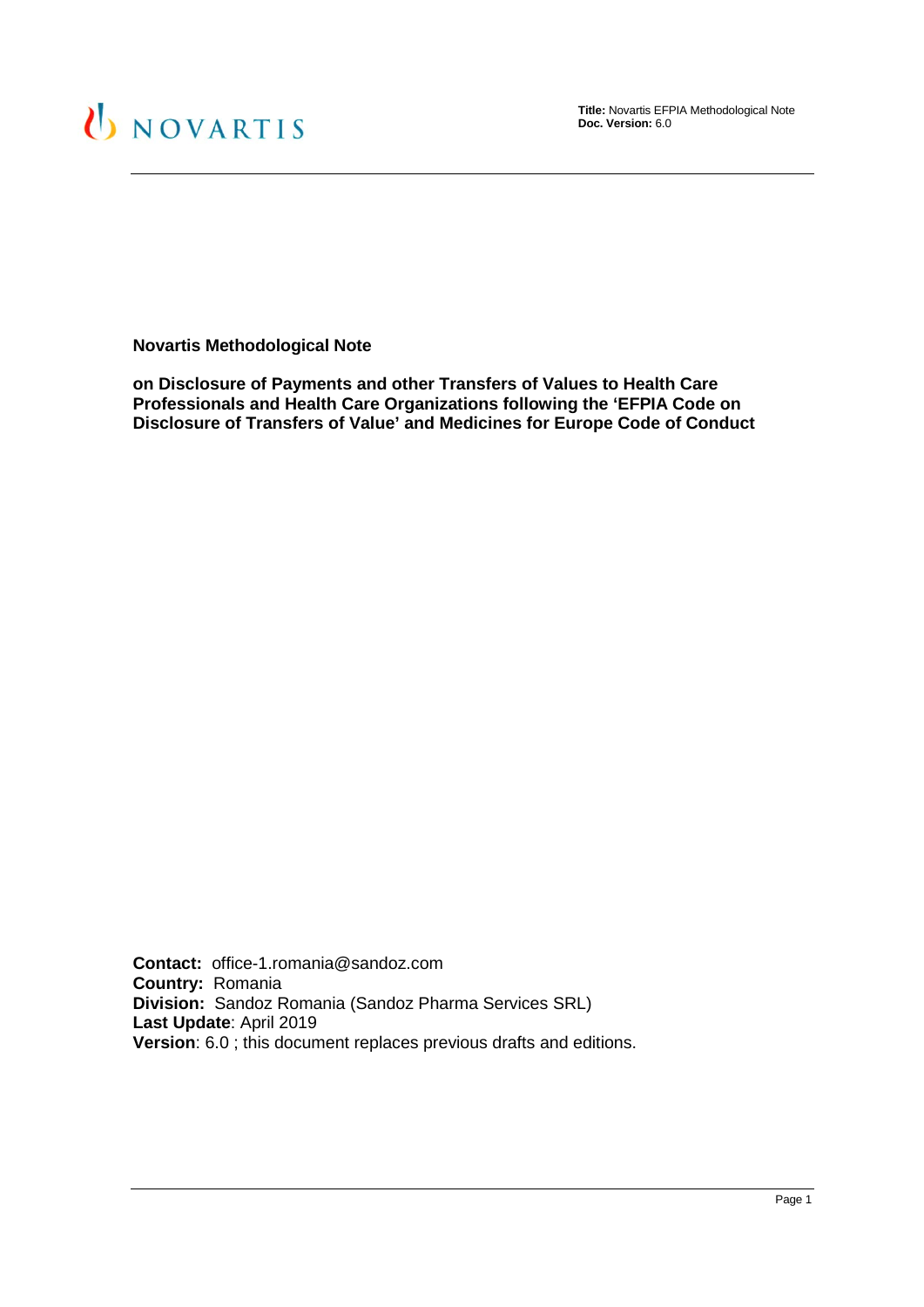# U NOVARTIS

# **Table of Contents**

| 1.                                                             | REFERENCE TO NATIONAL TRANSPARENCY LAWS AND REGULATIONS  3 |                                                                                                                  |  |
|----------------------------------------------------------------|------------------------------------------------------------|------------------------------------------------------------------------------------------------------------------|--|
| 2.                                                             |                                                            |                                                                                                                  |  |
| 3.                                                             | NOVARTIS' COMMITMENT AND RESPONSIBILITY FOR DISCLOSURE  4  |                                                                                                                  |  |
| 4.                                                             | SCOPE OF THE NOVARTIS' DISCLOSURE ON TRANSFERS OF VALUE  4 |                                                                                                                  |  |
| NOVARTIS' DISCLOSURE RECOGNITION METHODOLOGY AND RELATED<br>5. |                                                            |                                                                                                                  |  |
|                                                                | 5.1                                                        |                                                                                                                  |  |
|                                                                | 5.2                                                        |                                                                                                                  |  |
|                                                                | 5.3                                                        | TRANSFER OF VALUE CATEGORIES ACCORDING TO THE EFPIA DISCLOSURE  6                                                |  |
|                                                                |                                                            |                                                                                                                  |  |
|                                                                |                                                            | 5.3.2 Transfer of Values Related to Contribution to Costs of Events7                                             |  |
|                                                                |                                                            | 5.3.2.1 TRANSFER OF VALUES RELATED TO CONTRIBUTION TO                                                            |  |
|                                                                |                                                            | 5.3.2.2 TRANSFER OF VALUES RELATED TO CONTRIBUTION TO                                                            |  |
|                                                                |                                                            | 5.3.2.3 TRANSFER OF VALUES RELATED TO CONTRIBUTION TO                                                            |  |
|                                                                |                                                            | 5.3.3 Transfer of Values Related to Contribution to Fees for Service and                                         |  |
|                                                                |                                                            | 5.3.3.1 TRANSFER OF VALUES RELATED TO CONTRIBUTION TO FEES                                                       |  |
|                                                                |                                                            | 5.3.3.2 TRANSFER OF VALUES RELATED TO CONTRIBUTION TO FEES<br>FOR SERVICE AND CONSULTANCY - RELATED EXPENSES  10 |  |
|                                                                |                                                            | 5.3.4 Transfer of Values Related to Research and Development 10                                                  |  |
| 6.                                                             | MEASURES TAKEN TO ENSURE COMPLIANCE WITH DATA PRIVACY      |                                                                                                                  |  |
|                                                                | 6.1                                                        | SAFEGUARDING MEASURES TO ADDRESS LAWFUL COLLECTION, PROCESSING AND                                               |  |
|                                                                | 6.2                                                        |                                                                                                                  |  |
| 7.                                                             |                                                            |                                                                                                                  |  |
| 8.                                                             |                                                            |                                                                                                                  |  |
| 9.                                                             |                                                            |                                                                                                                  |  |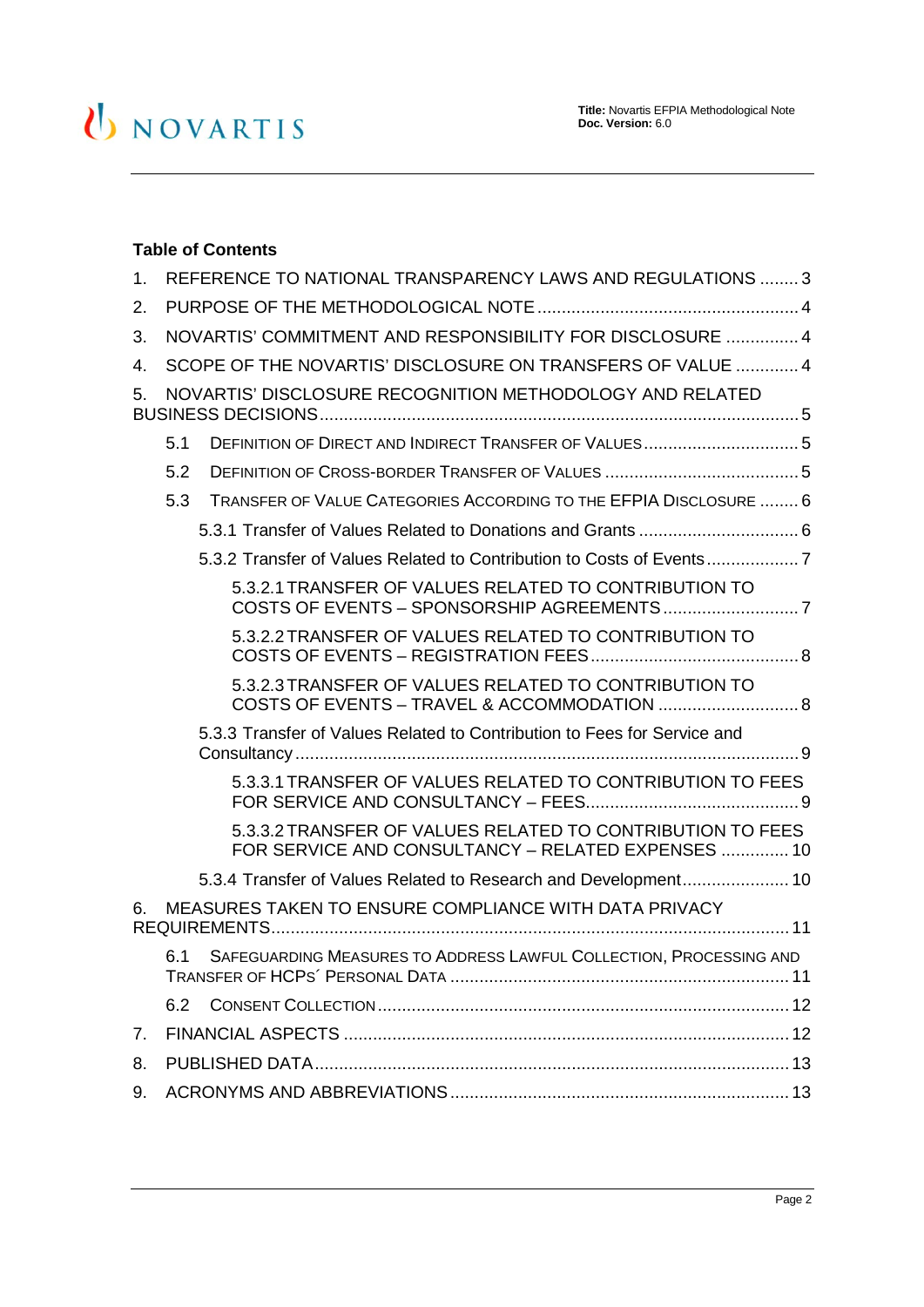## <span id="page-2-0"></span>**1. Reference to National Transparency Laws and Regulations**

Novartis divisions supports laws and regulations that promote transparency around relationships between healthcare companies, Healthcare Professionals (HCPs) and Healthcare Organizations (HCOs) associated with Transfers of Value (ToVs)<sup>[1](#page-2-1)</sup> related to prescription-only medicines by establishing a single, consistent transparency standard in Europe for disclosing ToVs across its divisions and European countries, by following the EFPIA and Medicine for Europe transparency requirements, Medicines for Europe Code of Conduct and requirements set in local transparency laws.

As a Novartis Division in Romania, Sandoz Pharma Services SRL (hereinafter reffered to as Sandoz Romania) complies with the obligation to collect, disclose and report ToVs related to prescription-only medicines to HCPs/HCOs in accordance with the:

- EFPIA Code On Disclosure Of Transfers Of Value From Pharmaceutical Companies To Healthcare Professionals And Healthcare Organizations<sup>[2](#page-2-2)</sup>
- Medicines for Europe Code of Conduct Transparency Rules and Requirements  $(ch.7)<sup>3</sup>$  $(ch.7)<sup>3</sup>$  $(ch.7)<sup>3</sup>$
- And national transparency laws Law 95/ 2006 Reform in the Romanian Healthcare system

In addition, Sandoz Romania is also disclosing ToVs related to OTC medicines and food supplements.

Sandoz Romania has developed HCP/HCO unique identifiers to ensure that the identity of the HCP/HCO benefitting from the ToVs is clearly distinguishable for each Novartis affiliate.

-

<sup>1</sup> A definition on the terms "HCP/HCO" and "ToVs" is provided in chapter 9 of this document.

<span id="page-2-2"></span><span id="page-2-1"></span><sup>2</sup> The 2019 EFPIA Code of Practice (in short: EFPIA Disclosure Code) states in Section 23.05 (Methodology) that "each Member Company must publish a note summarizing the methodologies used by it in preparing the disclosures and identifying Transfers of Value for each category described in Section 23.05. The note, including a general summary and/or country specific considerations, must describe the recognition methodologies applied, and should include the treatment of multi-year contracts, VAT and other tax aspects, currency aspects and other issues related to the timing and amount of Transfers of Value for purposes of this Code, as applicable".<br><sup>3</sup> The Medicines for Europe Code therefore requires Medicines for Europe member companies to disclose Tran

<span id="page-2-3"></span>*potentially pose a conflict of interest, or to encourage the recipients of the transfers of value to disclose them, where such disclosure would be in the best interest of patients or the public, further specified below. Such disclosure shall include Transfers of Value made by a third party on behalf of a Medicines for Europe member company for the benefit of a recipient and where the Medicines for Europe member company knows or is informed about the recipient who will benefit from the Transfer of Value.*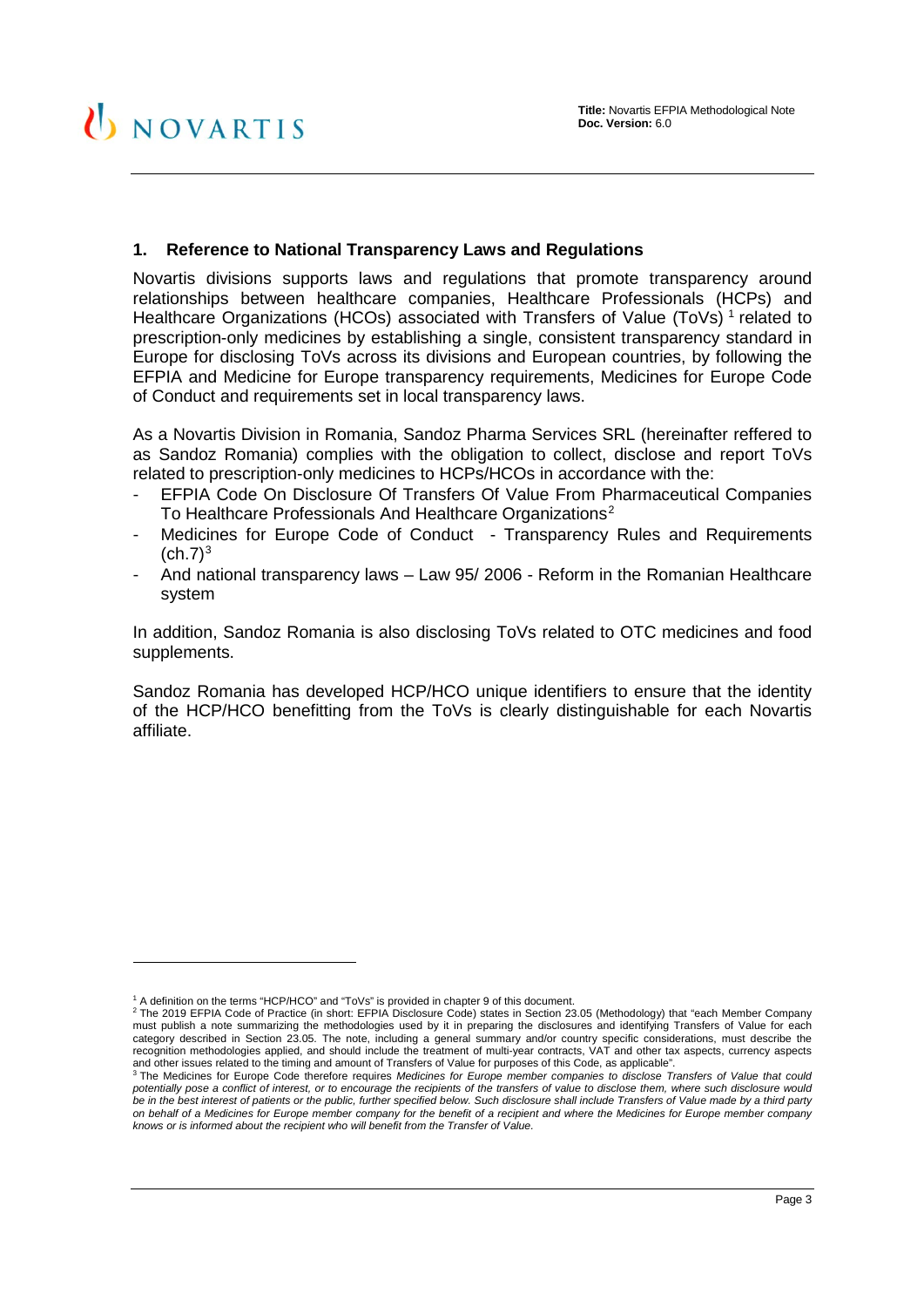# <span id="page-3-0"></span>**2. Purpose of the Methodological Note**

This document is intended to serve as supporting documentation for the 2020 Sandoz Romania Disclosure Report (for the ToVs made in 2019) and Sandoz's position is based on the interpretation of the current version of the EFPIA Disclosure Code, aligned with local transparency laws and locally transposed EFPIA/ Medicine for Europe disclosure code where applicable.

The Methodological Note summarizes the disclosure recognition methodologies and business decisions as well as country specific considerations applied by Sandoz Romania in order to identify, collect and report ToVs for each disclosure category as described in Section 23.05 of the EFPIA Disclosure Code.

#### <span id="page-3-1"></span>**3. Novartis' Commitment and Responsibility for Disclosure**

Novartis divisions supports laws and regulations that promote transparency around relationships between healthcare companies and HCPs/HCOs associated with ToVs related to prescription-only medicines, OTC medicines and food supplements and medical devices.

Novartis divisions establishes a single, consistent transparency standard for disclosing ToVs in all EFPIA and Medicines for Europe countries.

#### <span id="page-3-2"></span>**4. Scope of the Novartis' Disclosure on Transfers of Value**

This 2020 Sandoz Romania Disclosure Report is following the disclosure standards pursuant to the local transposition of EFPIA Disclosure Code, the Medicines for Europe Code of Conduct and national transparency laws. Subject to this disclosure report are all direct or indirect ToVs related to prescription-only medicines, OTC medicines and food supplements and medical devices disclosed by Sandoz Romania to or for the benefit of a Recipient made by any Novartis affiliate as described in Article 23 of the EFPIA Disclosure Code. Further details on the disclosure scope will be provided in chapter [4](#page-3-2) of this document.

The legal definition of 'prescription-only medicine' is pursuant to the reference to corresponding definition in local pharmaceutical regulation. ToVs related to a group of products that includes prescription-only medicines (e.g. combination products/diagnostics and medicinal products) are reported in total following the disclosure requirements of the EFPIA Disclosure Code.

In summary:

• This 2020 Sandoz Romania Disclosure Report covers direct and indirect ToVs, payments, in kind or otherwise, made in 2019 to HCPs/HCOs in connection with the development and sale of prescription-only medicinal products OTC medicines and food supplements exclusively for human use, whether for promotional purposes or otherwise.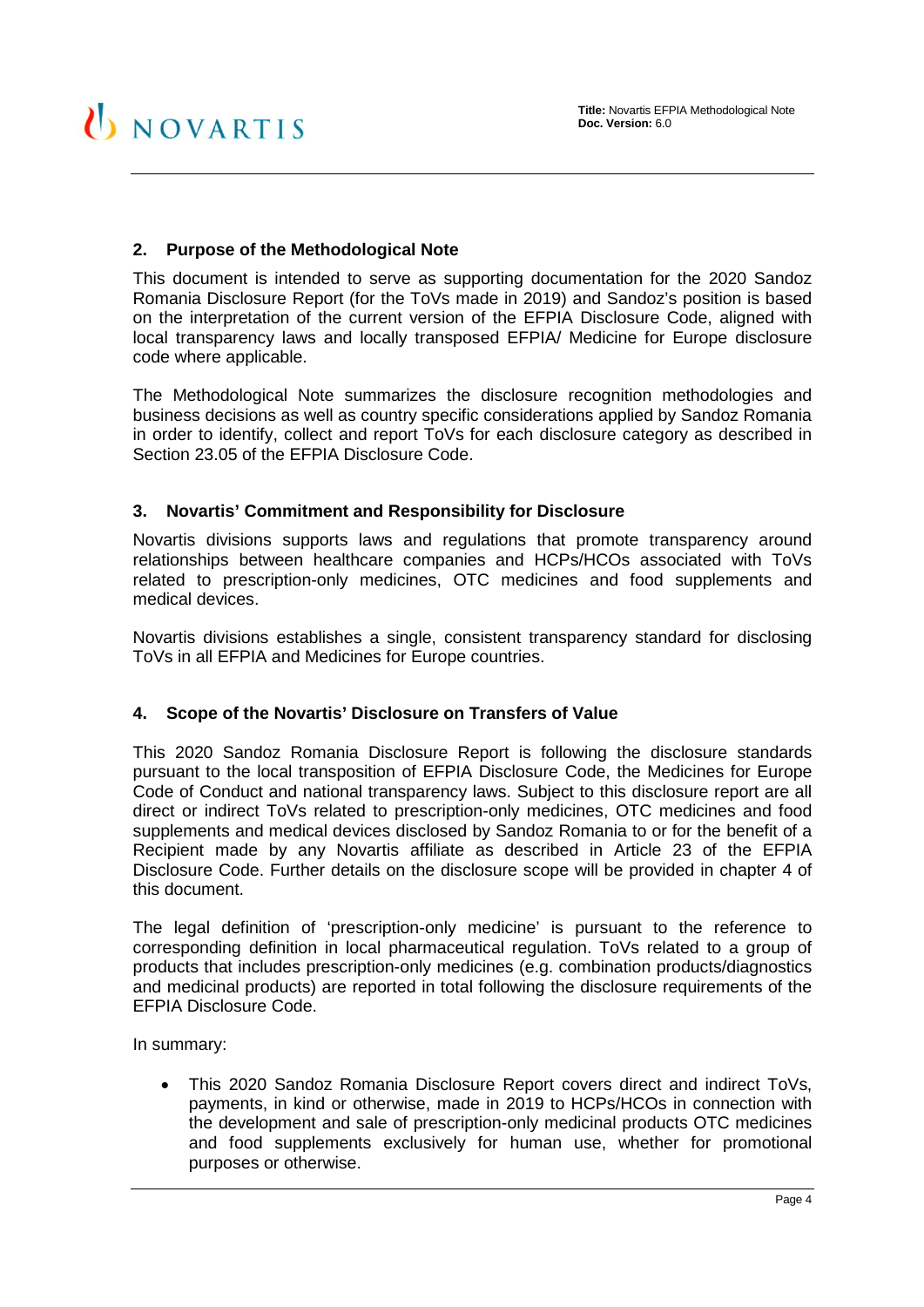In this report, Sandoz Romania discloses the amounts of value transferred by type of ToVs with data coverage from January 1<sup>st</sup> 2019 to December 31<sup>st</sup> 2019. Sandoz Romania disclosure is performed for the full calendar year 2019.

Whenever possible, Sandoz Romania follows the principle of disclosure on individual HCP/HCO level, to ensure that each Recipient is referred to in such a way that there is no doubt as to the identity of the HCP/HCO benefitting from the ToVs. Aggregate disclosure for non Research and Development ToVs is only used in exceptional cases, e.g. if consent could not be obtained despite best efforts or in case of withdrawal of consent.

#### <span id="page-4-0"></span>**5. Novartis' Disclosure Recognition Methodology and Related Business Decisions**

This chapter represents the central pillar of this Methodological Note. It provides comprehensive information on the terminology definitions, recognition methodology and business decisions that affected how the published ToVs data was established for each category of the disclosure report.

# <span id="page-4-1"></span>**5.1 Definition of Direct and Indirect Transfer of Values**

Sandoz Romania applies the EFPIA definition of ToVs as outlined in EFPIA Disclosure Code Definitions - pursuant to the reference to definition in the national disclosure code or local transparency regulations.

According to the EFPIA Disclosure Code Definitions, the following definitions apply throughout this report:

- Direct ToVs are defined as those ToVs, payments or in kind, made directly by the Novartis affiliate to the benefitting HCPs/HCOs.
- Indirect ToVs are defined as those ToVs made through an intermediary (third party) on behalf of a Novartis affiliate for the benefit of HCP/HCO where the Novartis affiliate knows or can identify the HCP/HCO that benefits from the ToVs.

In general, ToVs are reported at the level of the first identifiable Recipient which falls under the EFPIA definition of an HCP/HCO. To the extent possible, disclosure is made under the name of the individual HCP or at the HCO level, as long as this could be achieved with accuracy, consistency and compliance with the EFPIA Disclosure Code and pursuant to the reference to definition in the national disclosure code or local transparency regulations.

#### <span id="page-4-2"></span>**5.2 Definition of Cross-border Transfer of Values**

Sandoz Romania applies the EFPIA definition of cross-border ToVs as being a Transfer of Value to an HCP/HCO that **occurred outside** the country where the Recipient has its primary practice, principal professional address or place of incorporation provided that this country is an EFPIA regulated countries.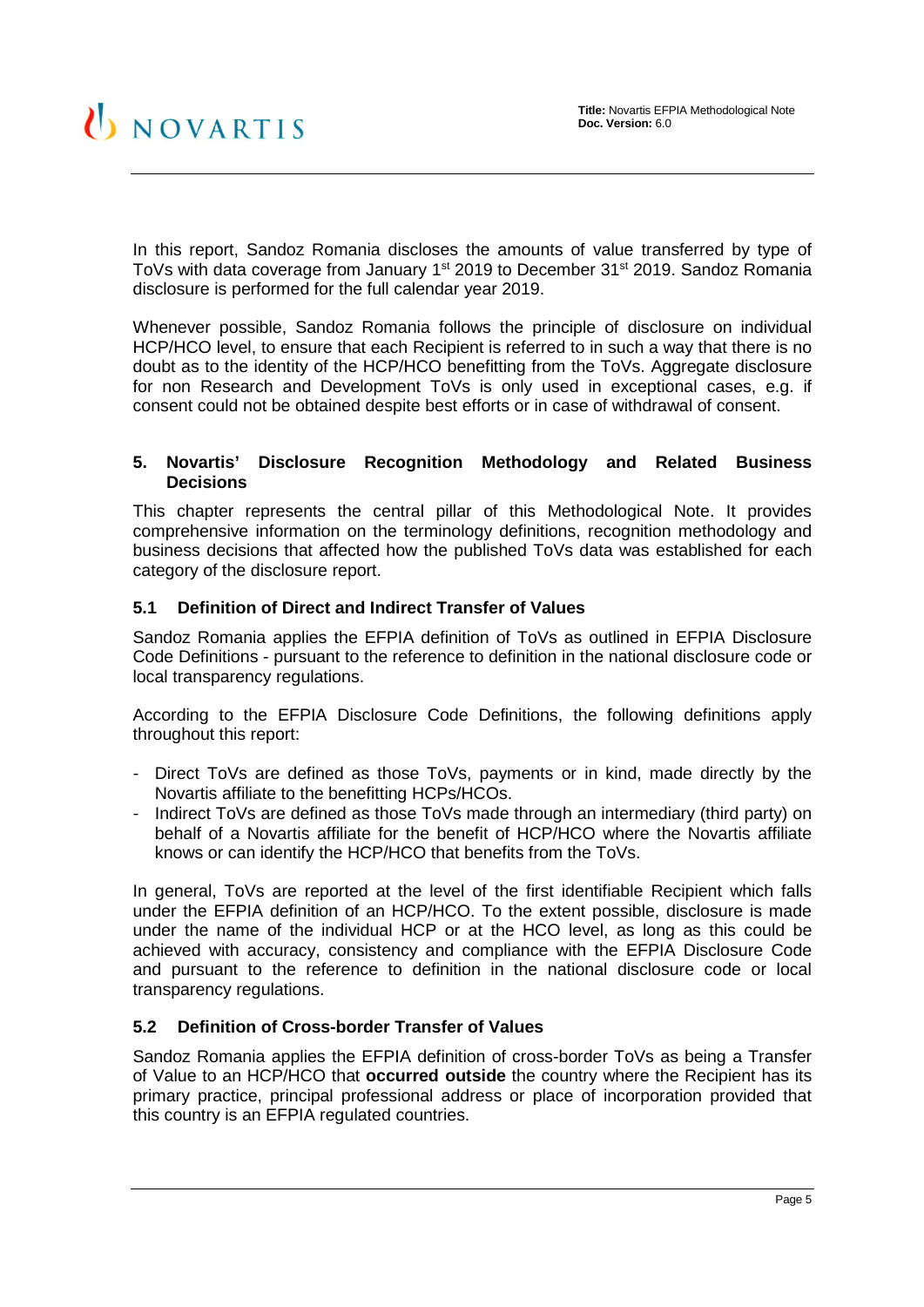

.

In general, such ToVs are disclosed in the country where the Recipient has its principal practice, principal professional address or place of incorporation - pursuant to the the national disclosure code.

#### <span id="page-5-0"></span>**5.3 Transfer of Value Categories According to the EFPIA/ Medicines for Europe Disclosure**

Sandoz Romania applies the EFPIA and Medicines for Europe definition of the ToVs categories as outlined in EFPIA Disclosure Code Article 23.05 and Medicines for Europe Code of Conduct – section 7 - pursuant to the Law no. 95/2006 regarding the healthcare.

The following categories constitute the EFPIA Disclosure Template for the 2019 Sandoz Romania Disclosure Report:

- Donations and grants to an HCO
- Contribution to costs related to events to an HCO/HCP, such as:
	- Sponsorship agreements
	- Registration fees
	- Travel and accommodation
- Fees for service and consultancy to an HCO/HCP
	- Fees for service and consultancy
- Research and development (reported as aggregate data)

Details on the recognition methodology and business decisions affecting how the published ToVs data was constructed for each category can be found in the subsequent sub-chapters.

#### <span id="page-5-1"></span>**5.3.1 Transfer of Values Related to Donations and Grants**

Sandoz Romania applies the EFPIA definition of the "Donations and Grants" category as outlined in EFPIA Disclosure Code Article 23.05 – pursuant to the the Law no. 95/2006 regarding the healthcare.

Grants to a hospital/university department or teaching institution are disclosed in the name of the legal entity that is the Recipient of the ToVs – this may be the hospital, university or independent department within these organizations.

ToVs to a charitable organization are disclosed under the "Donations and Grants" category in the name of the benefitting HCO if the charitable organization falls under the EFPIA definition of a benefitting HCO. Charitable product donations made to HCOs in the context of humanitarian aid are also disclosed in the "Donations and Grants" category.

When grant requests from HCOs include explicit support for publication, then these ToVs are disclosed in the "Donations and Grants" category.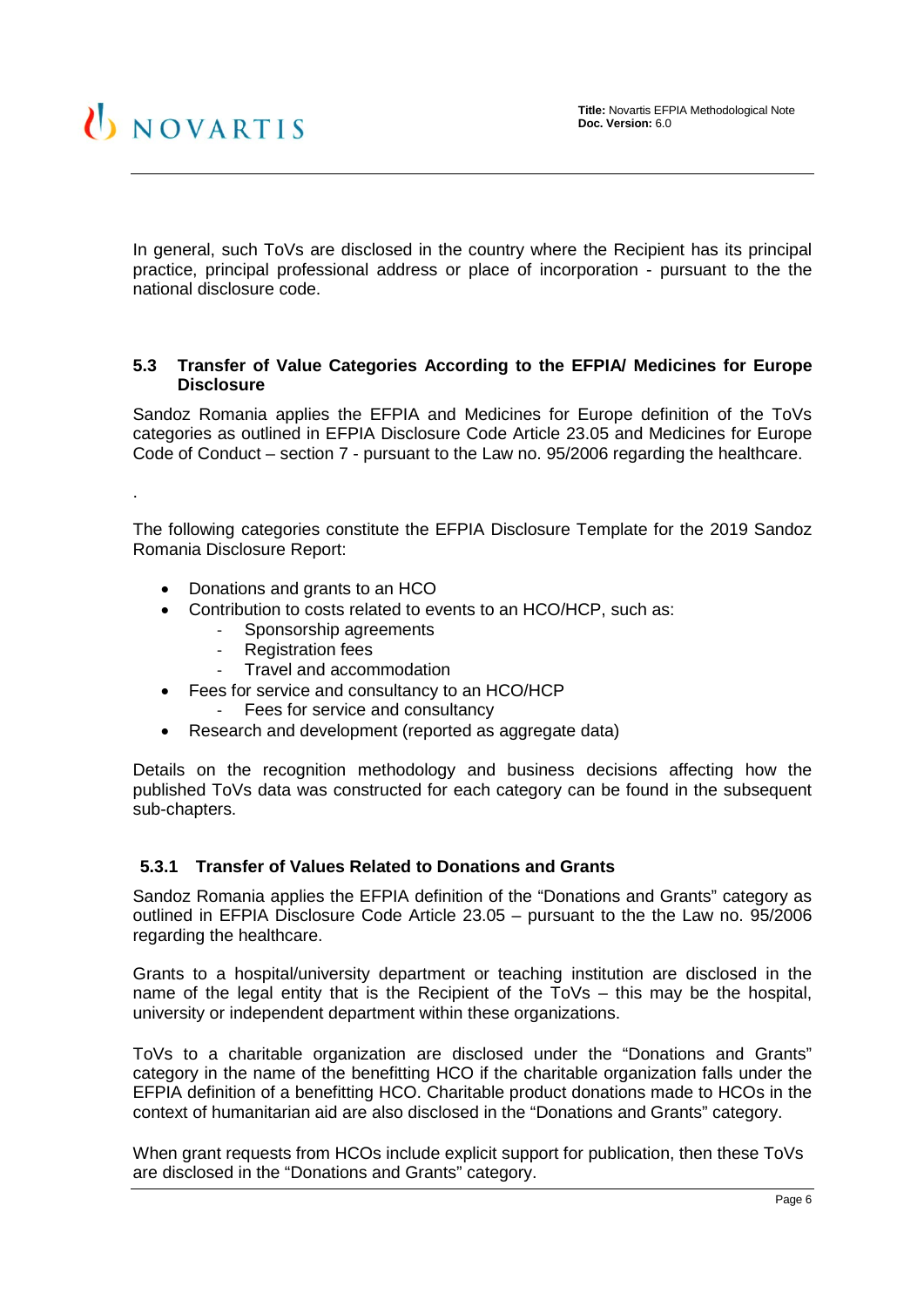# <span id="page-6-0"></span>**5.3.2 Transfer of Values Related to Contribution to Costs of Events**

Events are defined as promotional, scientific or professional meetings, congresses, conferences, symposia, and other similar events (including but not limited to advisory board meetings, visits to research or manufacturing facilities, and planning, training or conducting of investigator meetings for clinical trials and non-interventional studies) organized or sponsored by or on behalf of Sandoz Romania pursuant to schedule 1 of the EFPIA Disclosure Code.

ToVs to participating HCPs/HCOs related to such events falling under the definition above are disclosed in the "Costs of Events" sub-categories "Sponsorship Agreements", "Registration Fees" or "Travel and Accommodation". ToVs that by exception fall into the "Fees for Service and Consultancy" or "Research and Development" categories are outlined in the respective chapters [5.3.3](#page-8-0) and [5.3.4.](#page-9-1)

#### <span id="page-6-1"></span>**5.3.2.1 Transfer of Values Related to Contribution to Costs of Events – Sponsorship Agreements**

Sandoz Romania applies the EFPIA definition of the "Sponsorship Agreements" category as outlined in EFPIA Disclosure Code Article 23.05, following the principle that "Sponsorship Agreements" are formalized in contracts that describe the purpose of the sponsorship and the related direct or indirect ToV – pursuant to the the Law no. 95/2006 regarding the healthcare.

In general, indirect sponsorship of an HCP through an HCO is disclosed under the "Sponsorship Agreements" category as payment to the HCO as first level Recipient of the ToV. This applies to the following categories: ToVs related to intermediaries selecting the faculty who acted as speakers or faculty at an event; ToVs related to advertising space, sponsoring of speakers/faculty, satellite symposia at congresses, courses provided by HCOs.

ToVs made through a professional conference organizer (PCO) as intermediary e.g. for the hire of booths or stand space on behalf of an HCO, are disclosed as ToVs either in the "Sponsorship Agreements" category or as "Fees for Services and Consultancy" – depending on the nature of the spend, in the name of the sponsored HCO as benefitting Recipient.

If the contract requires the HCOs to use some of the amount to invite a number of HCPs selected by Sandoz Romania to an event, the ToV is split and disclosed based on the ToVs category the amount was used for ("sponsoring agreements" of speakers/faculty; "registration fees" or "travel and accommodation") individually in the name of each HCP.

If an intermediary organized an event with sponsorship of Sandoz Romania on behalf of more than one HCO, the ToV is disclosed based on the actual ToV allocated to each benefitting HCO wherever possible. In cases where it was not possible to accurately allocate the ToVs to each HCO involved in the event, it was assumed that all HCOs had similar levels of involvement. In consequence, the ToV was divided by the number of HCOs, which would each be reported as having received their equal share of the ToVs.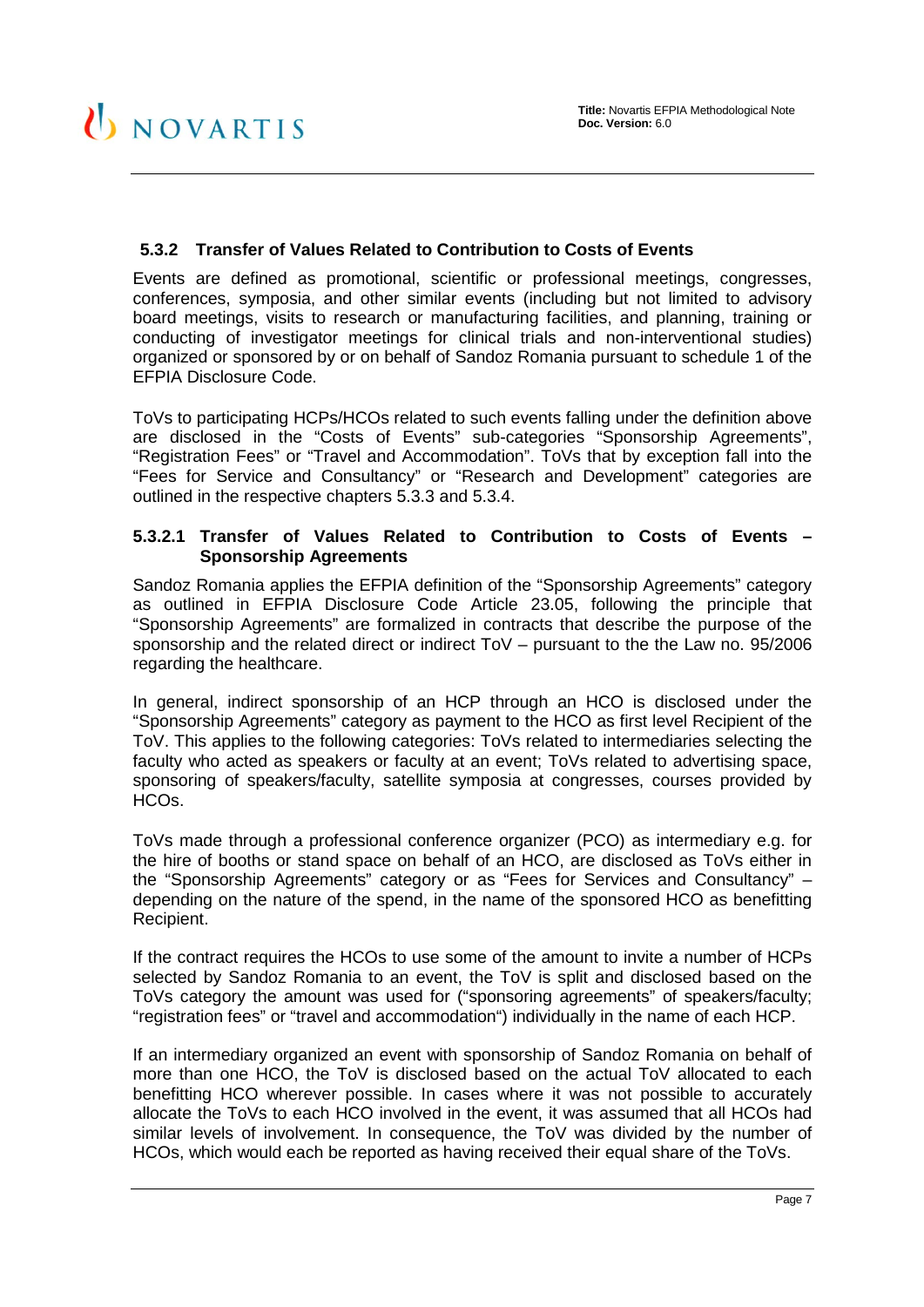Sandoz Romania discloses ToVs related to preceptorships considering that such nonpromotional independent "practical" training offered to HCPs by other HCPs or HCOs – typically in a specific disease area at a reputed teaching institution (faculty of medicine, university, university hospital) – falls under the definition of "Events" and is disclosed in the name of that contracting entity.

## <span id="page-7-0"></span>**5.3.2.2 Transfer of Values Related to Contribution to Costs of Events – Registration Fees**

Sandoz Romania applies the EFPIA definition of the "Registration Fees" related to cost of events categories as outlined in EFPIA Disclosure Code Article 23.05 – pursuant to the the Law no. 95/2006 regarding the healthcare.

In general (and for all types of events), whenever registration fees were charged for an event organized or sponsored by or on behalf of Sandoz Romania, they are disclosed in the name of the benefitting HCP or HCO. The total amount of registration fees paid in a given year to a HCO should be disclosed on an individual basis (in the name of the HCO) under "Contribution to Costs of Events". The total amount of Registration Fees paid in a given year to a HCP who is the clearly identifiable Recipient is disclosed on an individual basis (in his/her name) under "Contribution to Costs of Events".

ToVs related to virtual congresses (e-congresses) are reported as actual spend. Exception applies where event is significantly undersubscribed. In such case the nominal value/ fair market value is reported. Aggregate spend is disclosed under the HCO in each country and is reported in "Registration Fees" category.

#### <span id="page-7-1"></span>**5.3.2.3 Transfer of Values Related to Contribution to Costs of Events – Travel & Accommodation**

Sandoz Romania applies the EFPIA definition of the "Travel and Accommodation" related to cost of events categories - pursuant to the EFPIA Code on Disclosure of Transfers of Value from Pharmaceutical Companies to Healthcare Professionals and Healthcare Organizations.

ToVs covered under the "Travel and Accommodation" category include costs of transportation (e.g. flights, trains, buses, taxis, etc., car hire tolls, parking fees) and accommodation (e.g. hotel, apartment, etc.).

In general, ToVs related to travel and accommodation are disclosed at first level Recipient basis. If the ToVs are made through an HCO or intermediary (third party), it will be disclosed at individual HCP level whenever possible (see chapter [5.1\)](#page-4-1).

ToVs related to travel and accommodation for a group of HCPs such as group transportation by bus are disclosed on an aggregate basis, on. If the mass transportation is shared by a group of HCPs who have their primary practice in different countries, the ToVs are disclosed in aggregate with the total cost divided equally among the planned number of benefitting HCPs per country.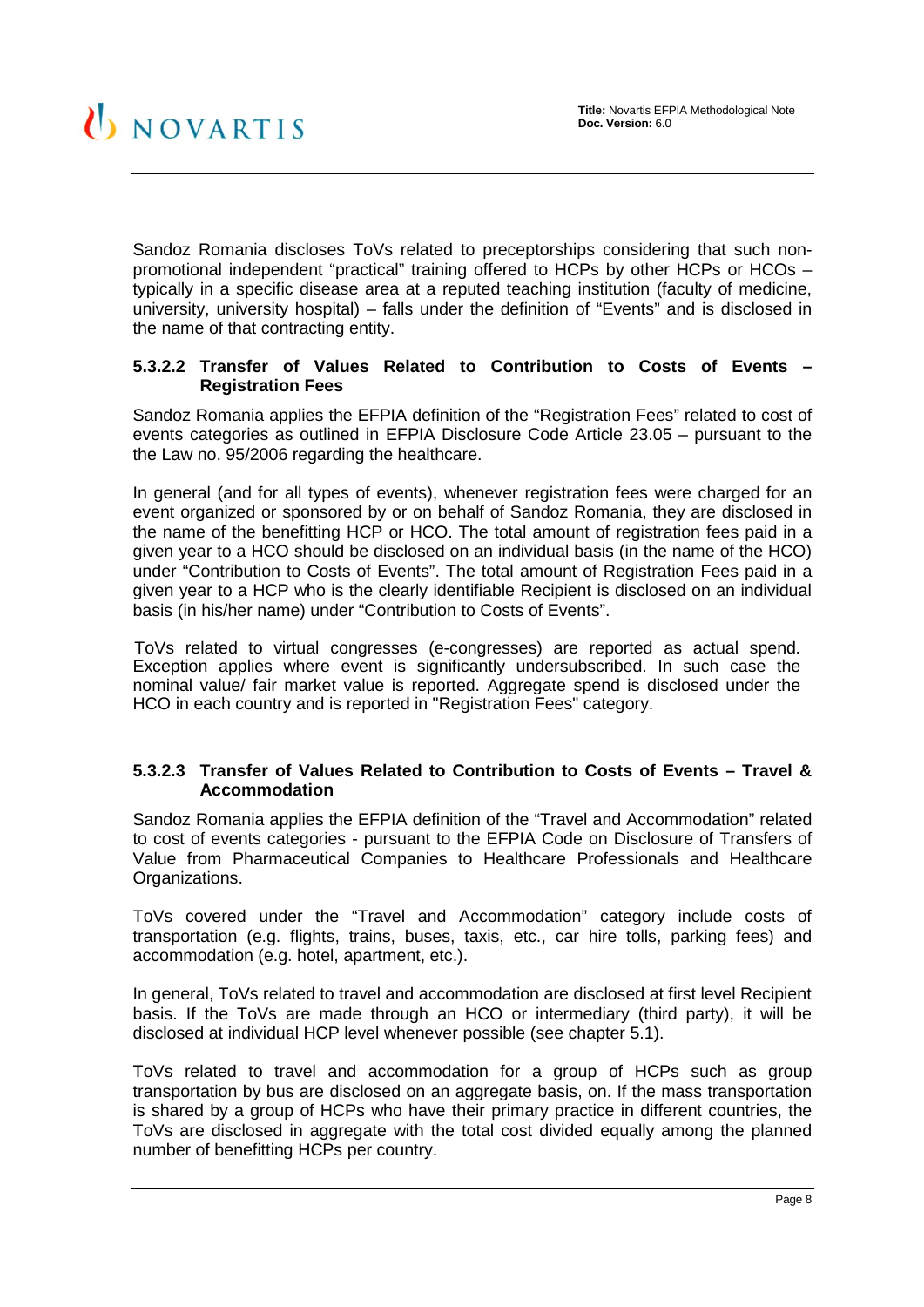In case the benefitting HCP partly bears the costs related to travel and accommodation, the net amount of the Sandoz Romania payment offset by payment from HCP is disclosed as ToV under the "Travel and Accommodation" category in the name of the HCP.

#### <span id="page-8-0"></span>**5.3.3 Transfer of Values Related to Contribution to Fees for Service and Consultancy**

#### <span id="page-8-1"></span>**5.3.3.1 Transfer of Values related to Contribution to Fees for Service and Consultancy – Fees**

Sandoz Romania applies the EFPIA definition of the "Fees for Service and Consultancy" category as outlined in EFPIA Disclosure Code Article 23.05 - pursuant to the the Law no. 95/2006 regarding the healthcare.

ToVs covered under the "Fees for Service and Consultancy" category, whether made directly or through a third party to an HCP/HCO, include but are not limited to services performed in connection with third-party congresses, speakers' fees, speakers' trainings, medical writing, data analysis, development of education material, interviews e.g. on Sandoz Romania products or research, general consulting/advising, services by distributors, consultancy for tool/questionnaire selection or analysis.

Sandoz Romania has formalized such collaboration in a contract describing the purpose of ToVs. In general, the ToVs received by the contracting entity – which may be an HCP, a legal entity owned by an HCP (considered an HCO under the EPFIA Disclosure Code) or an HCO – are disclosed under the "Fees for Service and Consultancy" category in the name of that contracting entity.

ToVs related to market research studies for which the identity of the Recipient was known to Sandoz Romania, are disclosed under the "Fees for Service and Consultancy" category. ToVs related to market research studies for which the identity of the HCP/HCO was not known to Sandoz Romania are not disclosed as the right of the respondents to remain anonymous is embodied in market research definitions and relevant codes of conduct worldwide.

ToVs related to medical writing and editorial support made directly or indirectly to an HCO/HCP are disclosed either under the "Fees for Service and Consultancy" in the name of the benefitting HCP/HCO or under the "Research and Development" category in aggregate form – pursuant to EFPIA Code on Disclosure of Transfers of Value from Pharmaceutical Companies to Healthcare Professionals and Healthcare Organizations. The following instances of medical writing and editorial support are covered under the "Fees for Service and Consultancy" category: case studies, congress write ups, article and abstracts, manuscripts, poster, clinical management guideline, supplements.

ToVs related to the following Research and Development related activities (see chapter [5.3.4\)](#page-9-1) but when they do not fall under the definition of Research and Development ToVs as stated by the EFPIA Disclosure Code and EFPIA HCP Code Article 15 are disclosed under the "Fees for Services and Consultancy" category in the name of the benefitting Recipient, for example: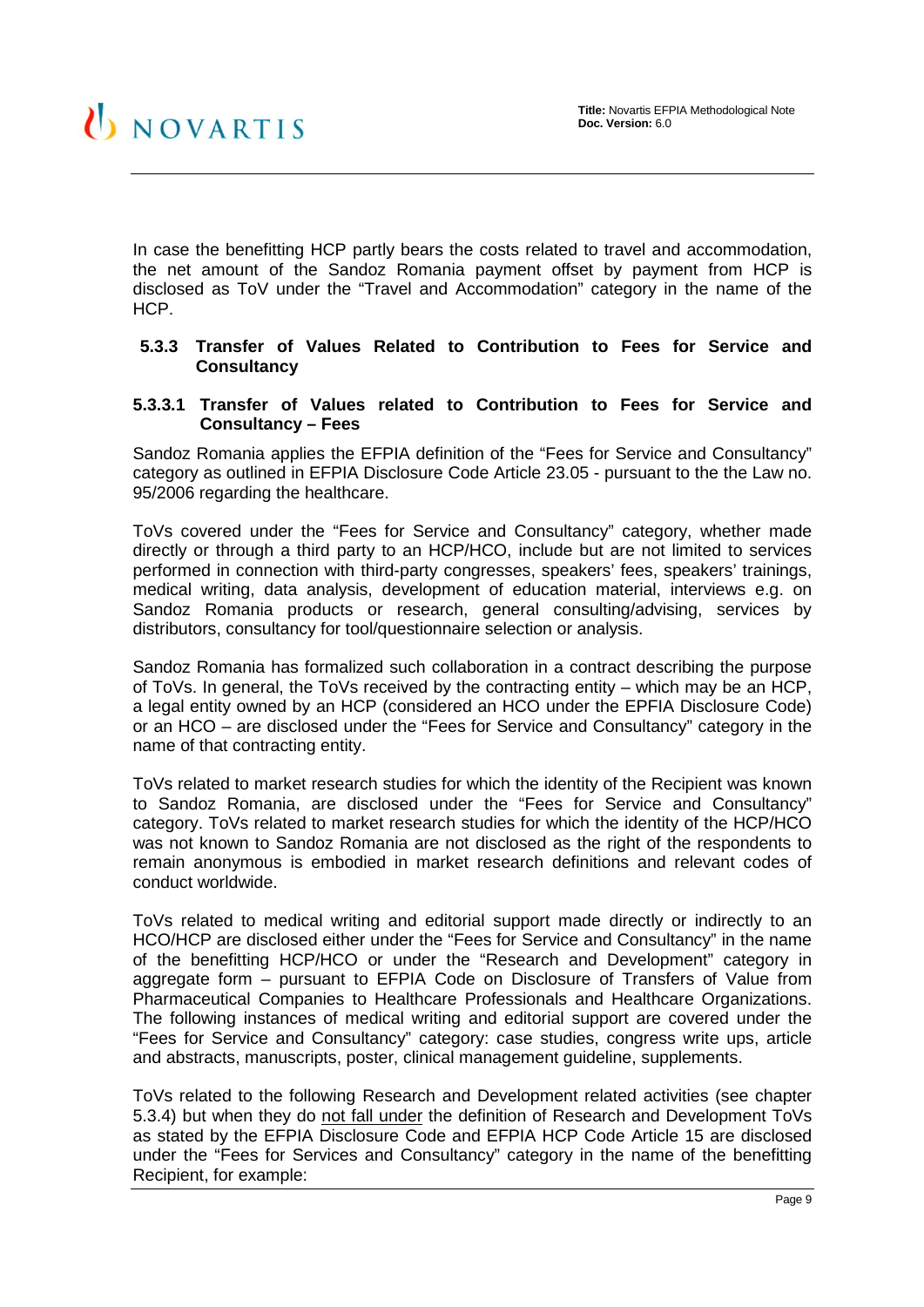- Retrospective non-interventional studies not falling under the definition of Research and Development ToVs as per EFPIA Disclosure Code definition of Research and Development Schedule 1 and EFPIA HCP Code Article 15
- Investigator initiated trials, investigator sponsored trials and Investigator meeting, in the exceptional cased when such ToV do not fall under the definition of Research and Development mentioned above
- Activities contracted to Contract Research Organizations (CROs) where Sandoz Romania makes indirect ToVs to HCPs/HCOs but not falling under the EFPIA Research and Development definition
- Project activities related to e.g. disease area, mode of action, market placement, adjudication committees, speaker programs, scientific meetings, ethics committees, steering committee and advisory board activities not in scope of the EFPIA Research and Development definition
- ToVs related to consultancy for tool/questionnaire selection or analysis and reporting of results not in scope of the EFPIA Research and Development definition

#### <span id="page-9-0"></span>**5.3.3.2 Transfer of Values related to Contribution to Fees for Service and Consultancy – Related Expenses**

Sandoz Romania fully complies with the EFPIA definition of the "Fees for Service and Consultancy - Related Expenses" category as outlined in EFPIA Disclosure Code Article 23.05 - pursuant to the the Law no. 95/2006 regarding the healthcare.

In general, the ToVs amount related to expenses such as travel and accommodation cost associated with the activity agreed to in a "Fees for Service" or "Consultancy" contract do not constitute part of the fees itself; in consequence such ToVs are disclosed under the "Related Expenses" category in the name of the benefitting HCP/HCO.

In case such expenses were not material (e.g. of limited value), or when such expenses despite best effort could not be accurately disaggregated from the fees, such ToVs have been disclosed as part of the total amount of fees under the "Fees for Service or Consultancy" category.

#### <span id="page-9-1"></span>**5.3.4 Transfer of Values Related to Research and Development**

Sandoz Romania applies the EFPIA definition of the "Research and Development" category as outlined in EFPIA Disclosure Code – Definitions, the definition of non-clinical studies in the OECD Principles on Good Laboratory Practice, the definition of clinical trials and non-interventional studies (as defined in Directive 2001/20/EC and Section 15.01 of the HCP Code) - pursuant to the the Law no. 95/2006 regarding the healthcare.

ToVs **related to the following Research and Development activities** are disclosed under the "Research and Development" category in aggregate form whenever they fall under the definition of Research and Development by the EFPIA Disclosure Code, for example:

- Activities related to the planning or conduct of non-clinical studies, clinical trials or prospective non-interventional studies and that involve the collection of patient data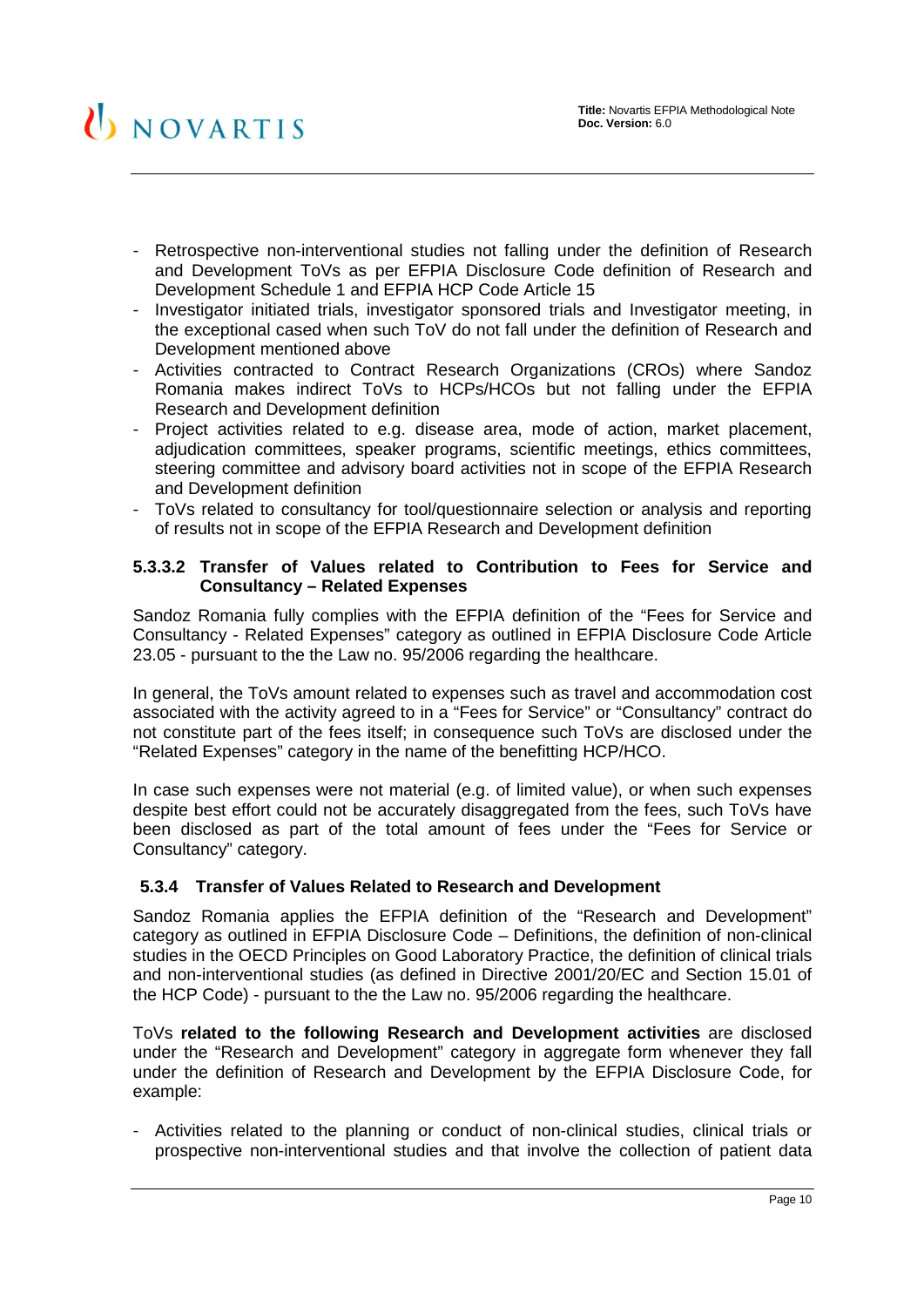from or on behalf of individual, or groups of HCPs specifically for the study (Section 15.01 of the HCP Code).

- IIT (Investigator initiated trials) and IST (Investigator sponsored trials since, although not initiated by Sandoz Romania, they may benefit from Sandoz Romania
- Post marketing trials, investigator meetings in which case the total ToV amount is disclosed and in case of participating HCP from other countries, the total actual cost per meeting (incl. infrastructure, travel, logistic and with exclusion of meals whenever possible) is divided by the number of participants per country of practice
- Activities contracted to CROs, where Sandoz Romania makes indirect ToVs to HCPs/HCOs falling under the definition of Research and Development
- ToVs related to early stage research if falling under the definition of Research and Development in the EFPIA Disclosure Code

In case ToVs relating prospective and retrospective non-interventional studies cannot be distinguished, all non-interventional studies are disclosed on an individual basis.

ToVs made by or on behalf of Sandoz Romania **related to consultancy activities** are disclosed under the **"Research and Development" category** in aggregate form whenever they fall under the definition of Research and Development by the EFPIA Disclosure Code: consultancy activities related to the planning/conduct of non-clinical studies, clinical trial or prospective non-interventional studies, ethics committees, steering committee and advisory board activities related to the planning or conduct of non-clinical studies, clinical trial or prospective non-interventional studies, adjudication committees, speaker programs, scientific meetings.

ToVs related to **licensing fees** paid for the use of Clinical/Health Economics and Outcomes Research questionnaires and tools, if the questionnaires and tools are intended for use with an Research and Development project/study are reported in aggregate form under the "Research and Development" category.

The following instances of medical writing and editorial support (as defined in chapter [5.3.3\)](#page-8-0) are covered under the "Research and Development" category: investigator's brochure (trials), clinical study report (trials), clinical report, safety report; generally all types of medical writing related to clinical trials or related to Research and Development activities.

#### <span id="page-10-0"></span>**6. Measures Taken to Ensure Compliance with Data Privacy Requirements**

This chapter describes measures taken by Sandoz Romania to ensure compliance with data privacy regulations, rules on consent collection and managing of relevant information in compliance with relevant internal rules, data privacy laws and regulations.

#### <span id="page-10-1"></span>**6.1 Safeguarding Measures to Address Lawful Collection, Processing and Transfer of HCPs´ Personal Data**

Data privacy refers to the individual's fundamental right to control the use of, access to and disclosure of information that describes or identifies the individual ("personal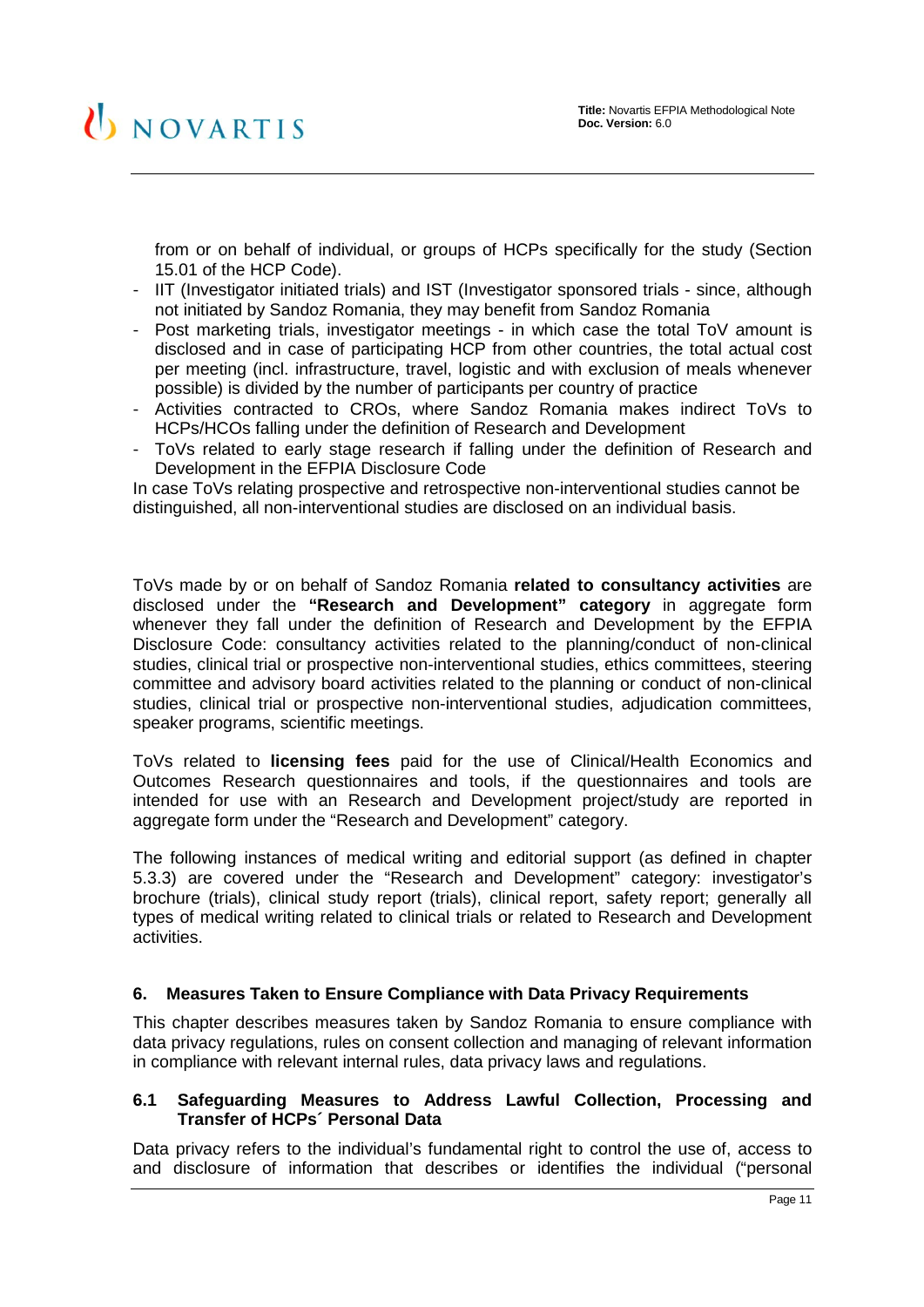Information"). To fulfil the transparency disclosure requirements, it is necessary to collect, process and disclose such personal data within and outside of Sandoz Romania. This data will be published for 3 years in public domain and stored for a minimum of 5 years on record by the Sandoz Romania (publishing affiliate). The disclosure of such personal information by Sandoz Romania is at all times limited to the intended purposes.

In case personal data had to be transferred from countries to the central Novartis Transparency data repository manually (e.g. Excel) or via interfaces, applicable local regulations for the transfer were assessed at local level and managed accordingly. Where required, the transfer of data to a third country (outside the EU/EEA) was approved by the data controller´s Sandoz Romania country data protection authority (e.g. Information Commissioner).

#### <span id="page-11-0"></span>**6.2 Consent Collection**

Sandoz Romania discloses totally in aggregate form on a category-by-category basis pursuant to Novartis exception applicable to the current disclosure cycle as follows: no consent collection was required since Sandoz Romania pursues as aggregate disclosure during the 2019 disclosure cycle January  $1<sup>st</sup>$ , 2019 – December 31 $<sup>st</sup>$ , 2019.</sup>

#### <span id="page-11-1"></span>**7. Financial Aspects**

This chapter focusses on the financial aspects related to recognition methodology and business decisions associated with the collection and disclosure of the ToVs information.

Sandoz Romania complies with the Sandoz accounting principles and the financial disclosure methodology - pursuant to the national accounting legislation and EFPIA Code on Disclosure of Transfers of Value from Pharmaceutical Companies to Healthcare Professionals and Healthcare Organizations.

Sandoz Romania decided to apply the following rules for ToVs payment dates based on type of ToVs: direct ToVs are disclosed based on the date the payment has been cleared via banking system. Indirect ToVs related to events such as congresses for which the dates of (in kind) expenses differ from the date(s) the event took place, are disclosed using the date of the last day of the event.

Sandoz Romania discloses ToVs net amount only. If VAT cannot accurately be excluded, the full ToV amount is disclosed. Where income tax or equivalent is withheld by Sandoz Romania on amounts earned by the HCP then the ToV will include these amounts.

New EU Regulation (GDPR) lays down rules relating to the protection of natural persons with regard to the processing of personal data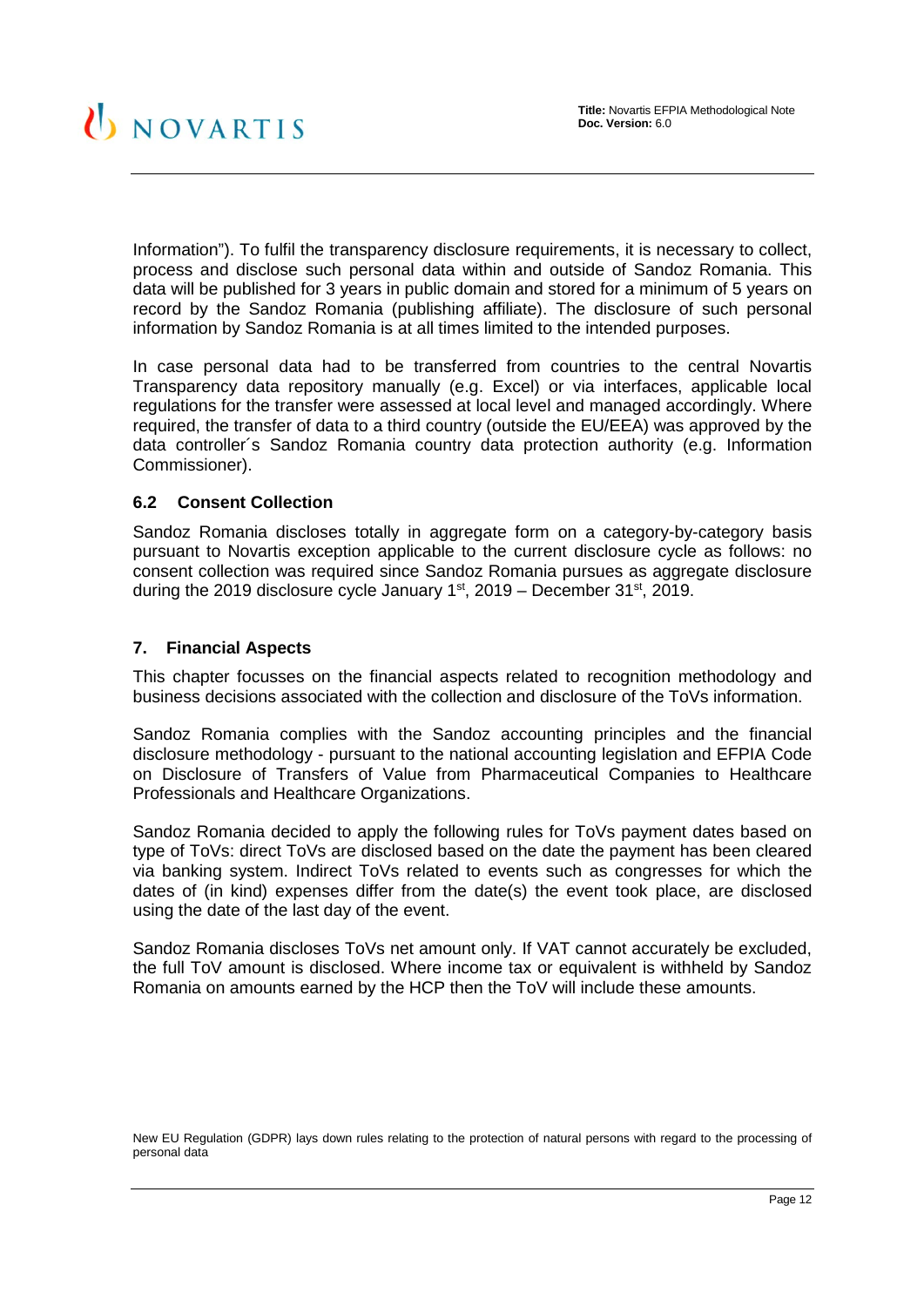Currency treatment – foreign currency ToVs will be converted using actual exchange rates in agreement with the accounting policy of the Sandoz Romania. ToVs will be disclosed in the local currency of the country where the disclosing entity is located. For direct and indirect ToVs, the foreign currency is converted to the local currency of the disclosing entity based on the transaction date. For cross-border ToVs, the foreign currency is converted to the local currency of the disclosing entity based on the average rate for the month in which the ToV occurred, using the Novartis Treasury rates.

In case of cross-border ToVs as defined in chapter 5.2, direct ToVs will be recognized when the payment has been cleared via the banking system and indirect ToVs will be related to the end date of the event.

In case of multi-year contracts, ToVs are recognized based on the date the payment has been cleared via the banking system.

If Sandoz Romania realize that significant spend is recorded after cutoff date, will republish an updated report within 3 months and according to the local code.

#### <span id="page-12-0"></span>**8. Published Data**

Sandoz Romania applies the EFPIA definition of "Form of Disclosure" as outlined in EFPIA Disclosure Code Article 23.4 - pursuant to the the Law no. 95/2006 regarding the healthcare.

Updates of published data are conducted on a yearly basis to allow for reflection of data updates or consent withdrawal after disclosure submission. This data will remain published for 3 years in public domain and stored for a minimum of 5 years on record by the publishing affiliate.

# <span id="page-12-1"></span>**9. Acronyms and Abbreviations**

This chapter includes a list of acronyms, abbreviations and definitions for documentation purpose, based on the Schedule 1 of the EFPIA Disclosure Code whenever possible:

- **Contract Research Organization (CRO):** an organization that provides support to the pharmaceutical, biotechnology, and medical device industries in the form of research services outsourced on a contract basis.
- **Educational Grants:** means provision of funding, Member Company or third party products or other in kind support to a Healthcare Organisation by or on behalf of a Member Company on a restricted basis for use solely for the support and the advancement of genuine medical education of Healthcare Professionals, patients and/or the public on clinical, scientific and/or healthcare topics relevant to the therapeutic areas in which the Member Company is interested and/or involved.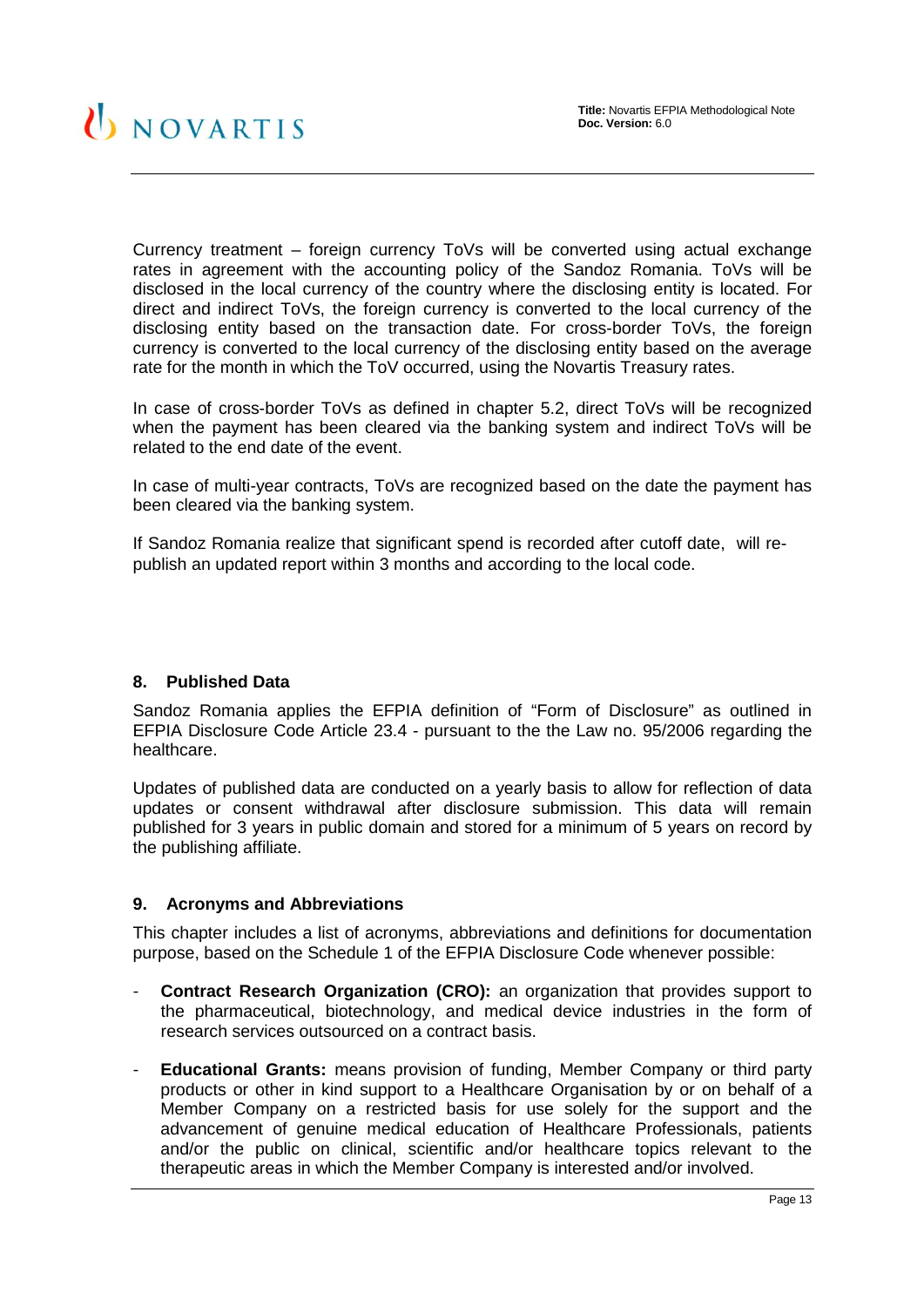# - **Healthcare Professional (HCP):**

- **EFPIA:** Any natural person that is a member of the medical, dental, pharmacy or nursing professions or any other person who, in the course of his or her professional activities, may prescribe, purchase, supply, recommend or administer a medicinal product and whose primary practice, principal professional address or place of incorporation is in Europe. For the avoidance of doubt, the definition of HCP includes: (i) any official or employee of a government agency or other organization (whether in the public or private sector) that may prescribe, purchase, supply or administer medicinal products and (ii) any employee of a Member Company whose primary occupation is that of a practicing HCP, but excludes (x) all other employees of a Member Company and (y) a wholesaler or distributor of medicinal products.
- **Medicines for Europe:** the definition of a Healthcare Professional includes: (i) any official or employee of a government agency or other organisation (whether in the public or private sector) that may prescribe, dispense, purchase or administer medicinal products and (ii) any employee of a pharmaceutical company whose primary occupation is that of a practising Healthcare Professional, but excludes (x) all other employees of a pharmaceutical company and (y) a wholesaler or distributor of medicinal products.

These professions could include without limitation: doctors, pharmacists, nurses, vets, dentists, opticians, chiropodists, midwives, laboratory directors, bio-medical operatives, physiotherapists, nutritionists, etc.

#### - **Healthcare Organization (HCO):**

 **EFPIA**: Any legal person (i) that is a healthcare, medical or scientific association or organization (irrespective of the legal or organizational form) such as a hospital, clinic, foundation, university or other teaching institution or learned society (except for patient organizations within the scope of article 21 of the EFPIA Disclosure Code) whose business address, place of incorporation or primary place of operation is in Europe or (ii) through which one or more HCP provide services.

#### **Member Associations:**

- **EFPIA:** as defined in the EFPIA Statutes, means an organisation representing pharmaceutical manufacturers at national level whose members include, among others, research-based companies. Collectively, the national Member Associations or their constituent members, as the context may require, are bound by the EFPIA Code.
- **Member Companies:**
- **EFPIA:** as defined in the EFPIA Statutes, means research-based companies, developing and manufacturing Medicinal Products in Europe for human use.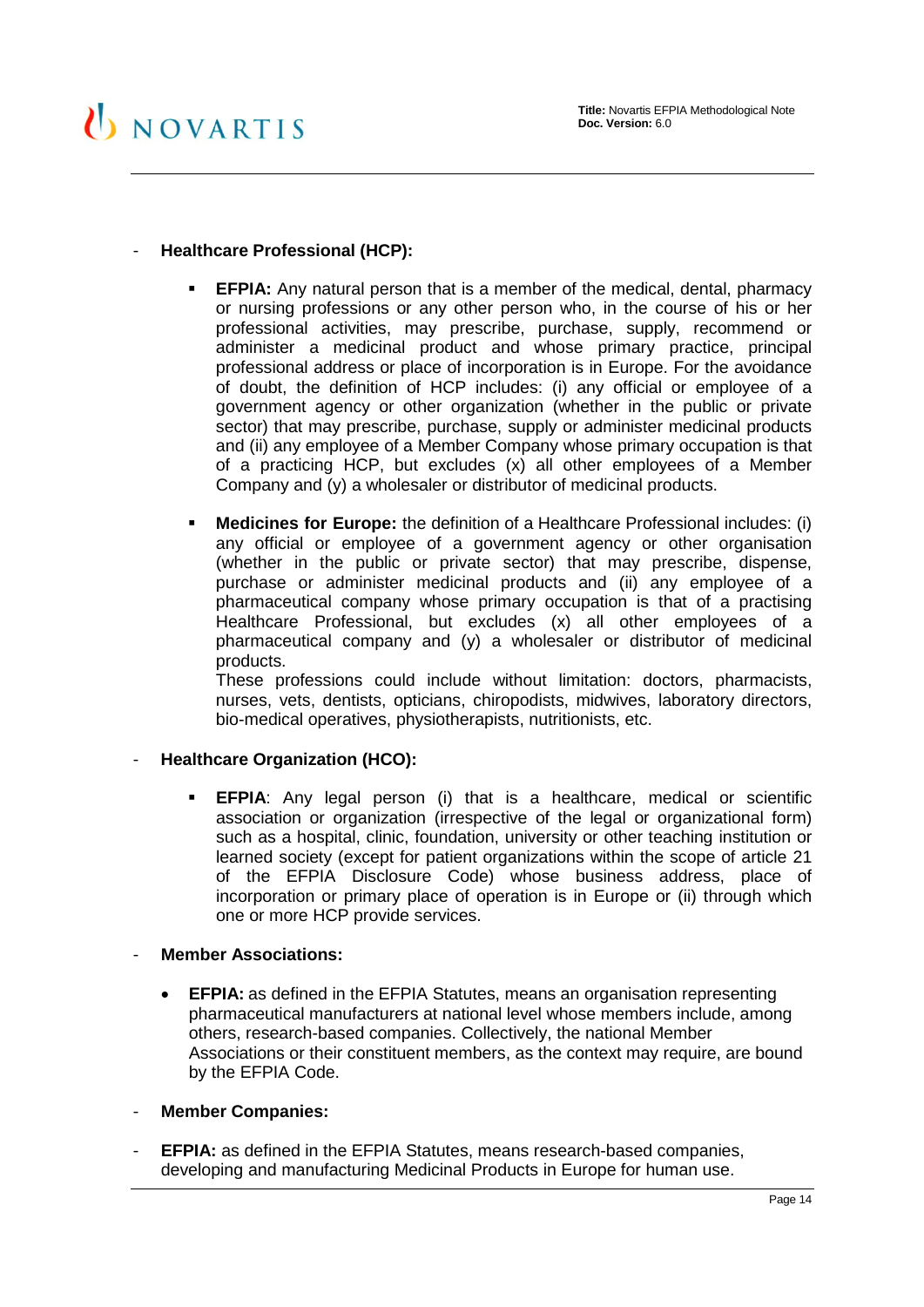- **Professional Conference Organizer (PCO):** a company which specializes in the organization and management of congresses, conferences, seminars and similar events.
- **Recipient:** Any HCP or HCO/PCO as applicable, in each case, whose primary practice, principal professional address or place of incorporation is in Europe.
- **Third Party Organised Educational Events:** means activities of any type that are planned, budgeted, managed and executed in whole or in part by or on behalf of a person or entity other than a Member Company to fulfil Healthcare Professional medical educational needs.
- **Third Party Organised Educational Conferences:** means a type of Third Party Organised Educational Event that is a genuine, independent, educational, scientific, or policy-making conference organised to promote scientific knowledge, medical advancement and/or the delivery of effective healthcare and are consistent with relevant guidelines established by professional societies or organisations for such educational meetings. These typically include conferences organised by national, regional, or specialty medical associations/societies, hospitals, Professional Conference Organisers (PCOs), patients organisations or accredited - continuing medical education providers.
- **Third Party Organised Procedure Training:** means a type of Third Party Organised Educational Event that is primarily intended to provide Healthcare Professionals with information and training on the safe and effective performance of one or more clinical procedures in circumstances where the information and training concern:
	- Specific therapeutic, diagnostic or rehabilitative procedures, namely clinical courses of action, methods or techniques (rather than the use of medical technologies); and
	- **Practical demonstrations and/or training for HCPs, where the majority of the** training programme is delivered in a clinical environment.

Proctorships and preceptorships are not considered to constitute Third Party Organised Procedure Training.

- **Research and Development ToVs:** ToVs to HCPs or HCOs related to the planning or conduct of (I) non-clinical studies (as defined in OECD Principles on Good Laboratory Practice); (ii) clinical trials (as defined in Directive 2001/20/EC); or (iii) noninterventional studies that are prospective in nature and that involve the collection of patient data from or on behalf of individual, or groups of, HCPs specifically for the study (Section 15.01 of the HCP Code).
- **Transfers of Value (ToVs):** 
	- **EFPIA:** Direct and indirect transfers of value, whether payments, in kind or otherwise, made, whether for promotional purposes or otherwise, in connection with the development and sale of prescription-only Medicinal Products, OTC medicines and food supplements exclusively for human use. Direct transfers of value are those made directly by a Member Company for